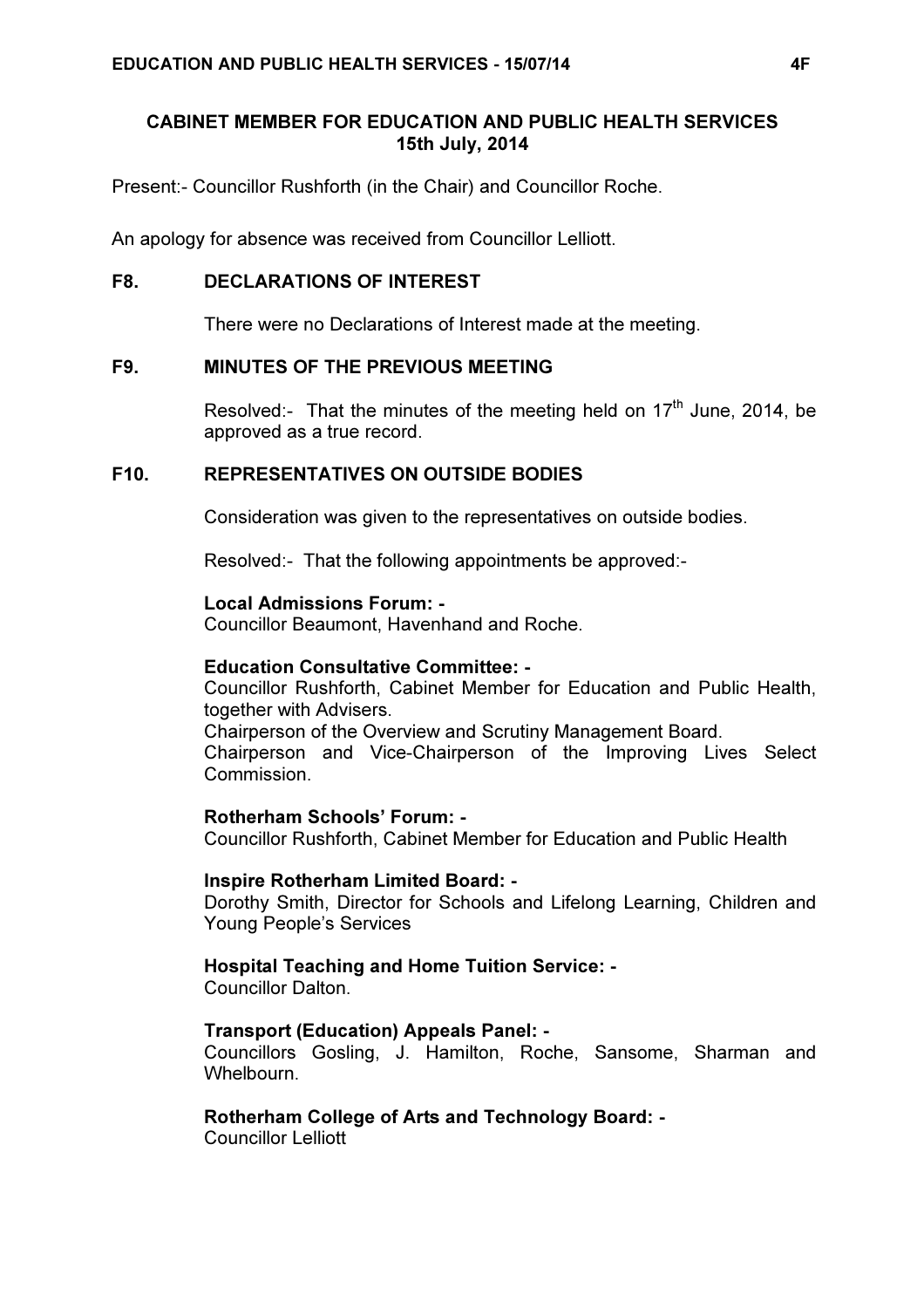### Thomas Rotherham College Board: -

Councillor Roche

Dearne Valley College: - Councillor Atkin.

#### LEA Governors' Appointment Panel: -

Councillor Rushforth, Cabinet Member for Education and Public Health, together with Advisers. Councillor Sims.

## Yorkshire and Humberside Grid for Learning – Foundation Board: -

Councillor Rushforth, Cabinet Member for Education and Public Health Mrs. Susan Wilson, Performance and Quality Manager, Performance and Quality, Neighbourhood and Adult Services.

## Wales Education Foundation: -

Councillors Whysall and Beck.

Rotherham Standing Advisory Council for Religious Education: - Councillors Beaumont, Lelliott, Roche and Sharman.

# F11. SCHOOL PLACE PLANNING UPDATE

 Consideration was given to a report presented by Dean Fenton, Principal Officer, School Organisation and Risk Management, which provided an update in relation to School Place Planning activity and outcomes.

Further information was provided on the number of applications received for both R/FS and Year 7, their allocation of preferences, the schools that could not accommodate some catchment or sibling and some on distance.

It was also pointed out that the Department for Education had introduced a Local Authority Scorecard on School Place Planning and the use of Basic Need Funding and the current allocation outlined.

Further information was also provided on the number of schools which had been expanded since January, 2011 up to July, 2014, how many places and how this had been funded. In total 140 R/FS2 and 940 through-school places have been created.

There was a programme for future school places from 2014 to 2017 at the new Central Primary, Cortonwood Infant, Ellis Junior and Wickersley School and Sports College. Discussions were also ongoing at Rawmarsh Thorogate and Sandhill Primary to accommodate a R/FS2 bulge year for 2016/17.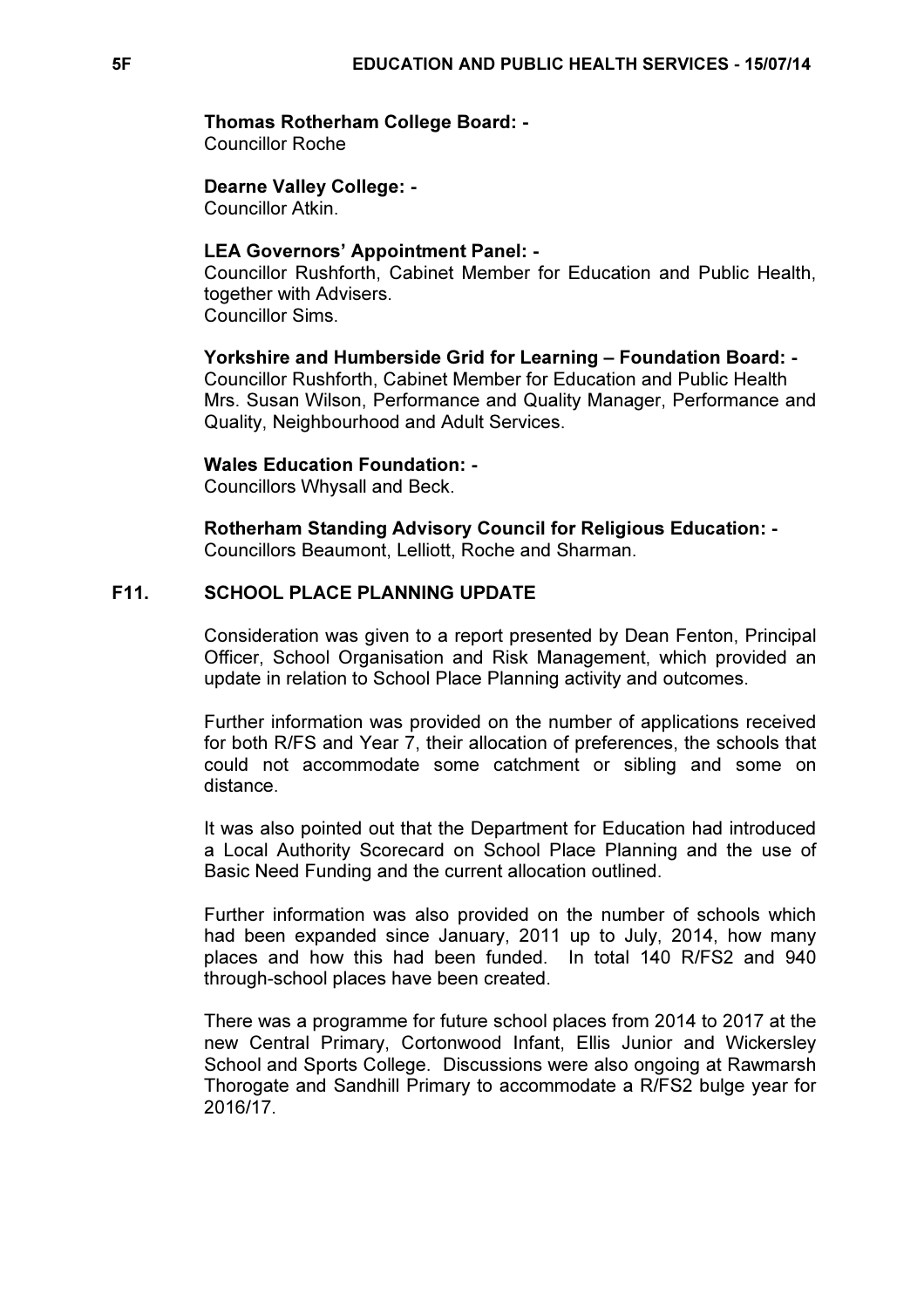Future projects and potential new schools would also be determined by the outcome of the Local Plan and confirmed sites for development, Section 106 agreements alongside future pupil number projections.

In terms of admission appeals it was noted that staff arranged a very successful group appeal for the first time to accommodate a large number of appeals for Wath Comprehensive. This was the first of its kind in Rotherham and feedback from the all those involved in the process was that the group appeal process was extremely positive. The group appeal reduced the staffing implications from four full days of appeals to two full days' equivalent.

Discussion ensued on the use of school buildings, funding streams for new schools, the use of Section 106 monies for capital costs for education and the merits in conducting group appeals for large numbers in the future.

Resolved:- (1) That the report and current position in relation to School Place Planning be noted.

(2) That staff involved in the arrangements and processing of the first group appeal be commended for their efforts.

## F12. PROPOSAL TO AMALGAMATE THORPE HESLEY INFANT AND JUNIOR SCHOOLS

 Further to Minute Nos. 105 and 125 of the former Cabinet Member for Children, Young People and Families' Services, Dean Fenton, Principal Officer, School Organisation and Risk Management, presented a report which sought the final determination in relation to the proposed amalgamation of Thorpe Hesley Infant and Junior Schools.

The statutory notice period had run from  $6<sup>th</sup>$  June to  $4<sup>th</sup>$  July, 2014.

There had been no representations made during the statutory notice period.

Resolved:- (1) That, in the absence of any representation during the statutory notice period, that the proposal to amalgamate Thorpe Hesley Infant and Junior Schools be approved with effect from 1<sup>st</sup> September, 2014. The School will then be known as Thorpe Hesley Primary School.

(2) That the Secretary of State for Education be informed accordingly.

# F13. WAVERLEY DEVELOPMENT - ANNUAL UPDATE

 Consideration was given to a report presented by Dean Fenton, Principal Officer, School Organisation and Risk Management, which provided an update on the Waverley Estate development and a proposed Deed of Variation to the Section 106 Agreement.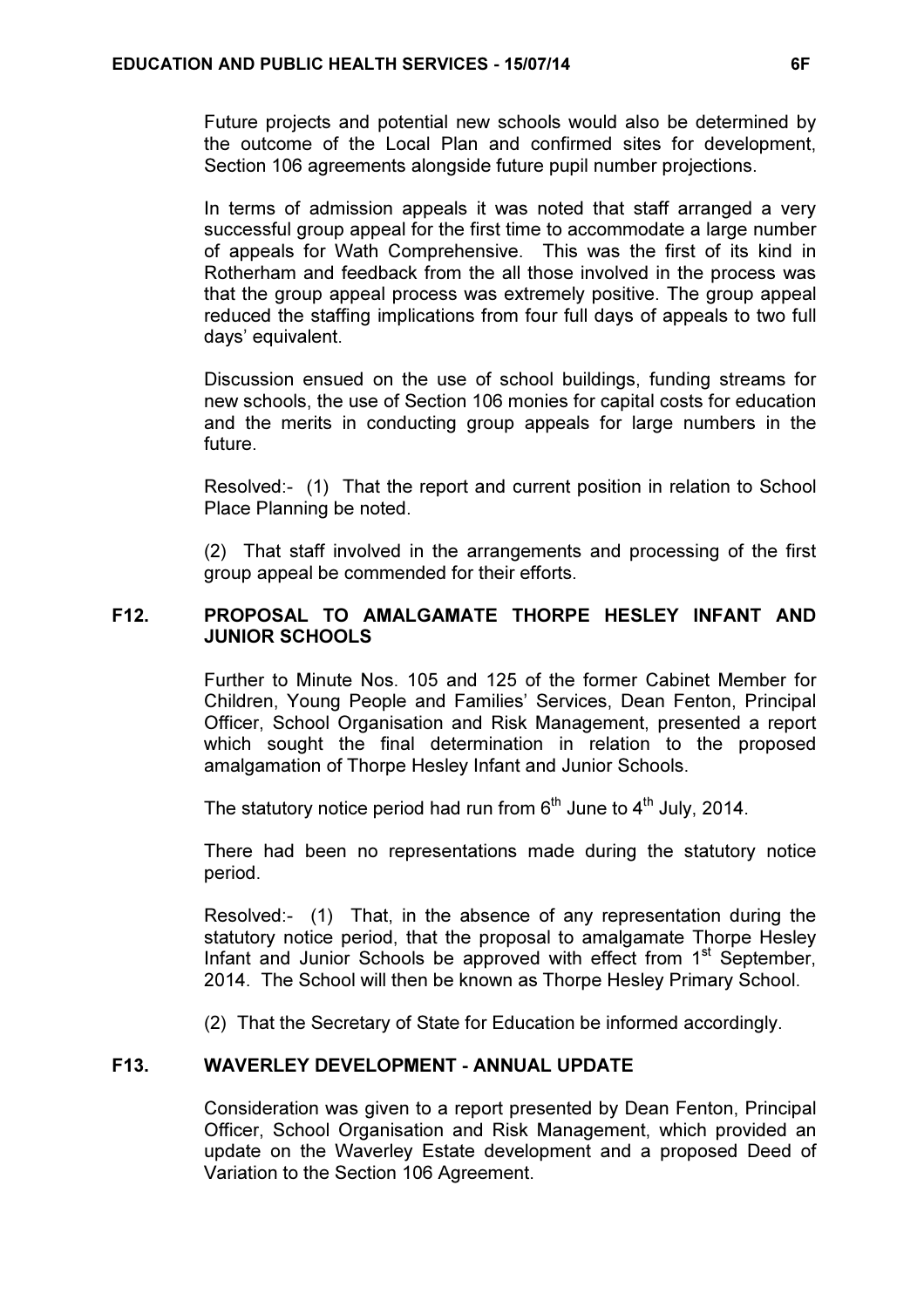It was noted that:-

- The Waverley Estate had been removed permanently from the catchment area of Treeton C. of E. Primary School.
- The shared primary phase catchment area of Catcliffe Junior and Infant School and Brinsworth Howarth Junior and Infant School had been established until the opening of the Waverley Primary School.
- Brinsworth Howarth Junior and Infant School had agreed a temporary increase in the Published Admission Number in FS2/Reception from 20 to 45 2013/14 academic year and subsequent cohorts thereafter until the opening of the Waverley Primary School. A permanent Foundation Unit had been installed at the School and adaptations made to the main School building to facilitate the expected rise in pupil numbers in future years.
- An initial secondary education catchment area line had been defined and would be kept under review as the development progressed to ensure an equal share of the pupil yield from the development

Council officers regularly met with Harworth Estates, the principal developer for Waverley, who also represented a number of property developers on the site. In view of concerns raised previously, a Deed of Variation to the original Section 106 Agreement would be submitted to amend trigger points for the release of funds for the first new Waverley **School** 

Details of the former and proposed trigger points were set out in the report submitted, which if endorsed would be submitted to the Planning Board for approval.

Resolved:- (1) That the current position in relation to the Waverley development be noted.

(2) That the proposed Deed of Variation to the Section 106 Education Contribution Agreement be supported to keep the Waverley development viable.

(3) That the proposed variation be submitted to the Planning Board for consideration.

(4) That the update on the Waverley development continue on an annual basis.

# F14. NHS HEALTH CHECKS

 Dr. Jason Horsley, Public Health, gave a presentation on NHS Health Checks which drew attention to:-

- What Health Checks were
- Must dos.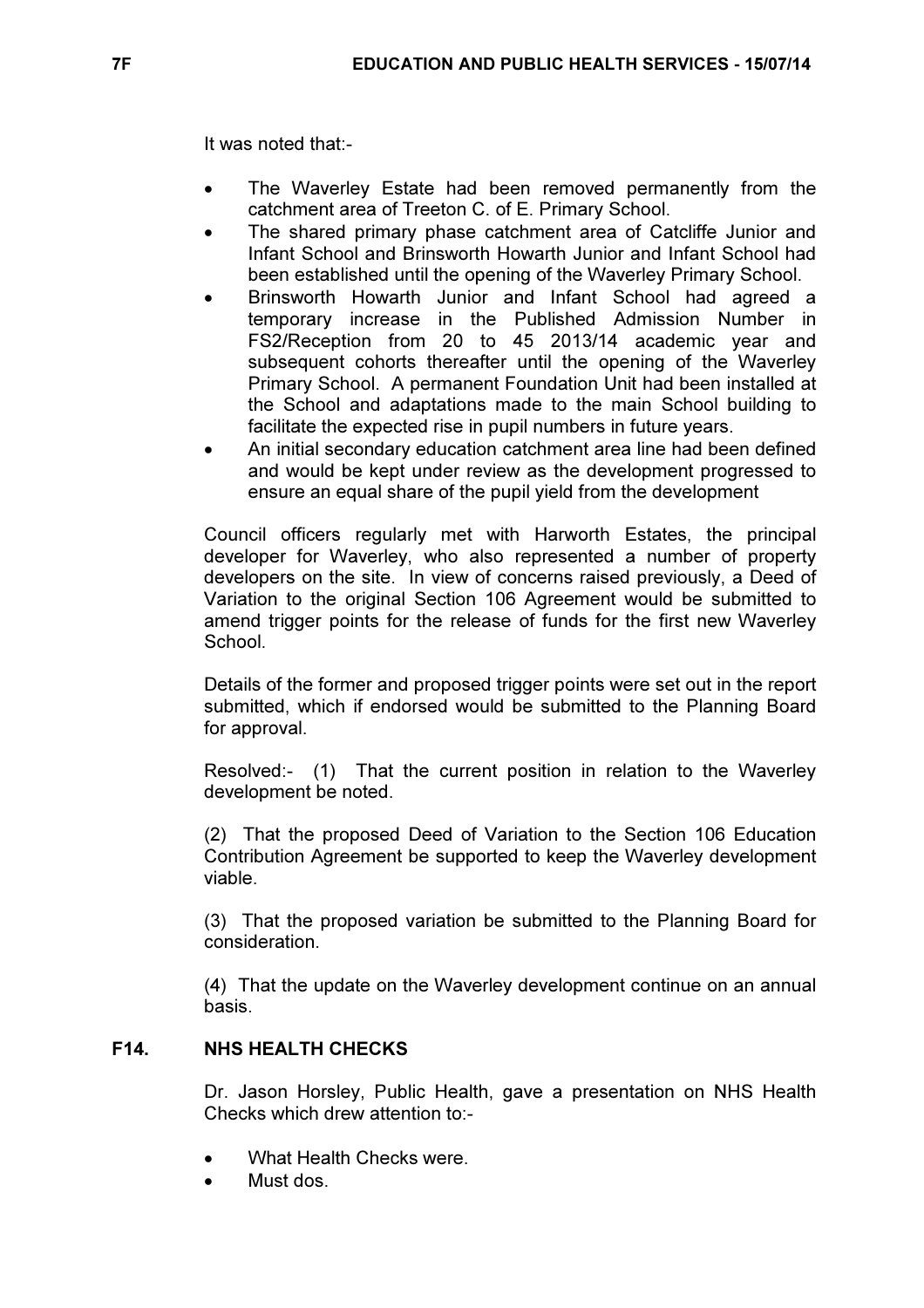- The basic aims.
- What was needed.
- Current provision in Rotherham.
- Check rate by practice 2013/14.
- Rate of health checks by deprivation of practice area for 2013/14.
- Number of checks by deprivation of practice area 2013/14.
- How Rotherham was doing.
- **Benchmarks**
- Guidance.
- Problems.
- Options.

A discussion and question and answer session took place with clarification sought on:-

- $\triangleright$  Use of Statins.
- $\triangleright$  Statutory health checks.
- $\triangleright$  Defining deprived areas and use of Ward Profiles.
- $\triangleright$  Missed targets by some G.P. Practices and the findings of some research by Hallam University.
- $\triangleright$  Raising public awareness.

Resolved:- That Dr. Jason Horsley be thanked for his very informative presentation and the contents be noted.

# F15. HEALTH PROTECTION

 Dr. Jason Horsley, Public Health, gave a presentation on Health Protection, Immunisations and Screening which drew attention to:-

- What was "health protection".
- How to prevent infection.
- Vaccination.
- Herd Immunity.
- Maths and Definitions.
- Maths for Immunity.
- Screening.
- What should be screened for.
- Tests vs a Screening Programme.
- Doing harm by Screening.
- Benefits vs Harm.
- Whose job and responsibility.

A discussion and question and answer session took place with clarification sought on:-

- $\triangleright$  What screening took place in schools.
- $\triangleright$  Increasing numbers of cases of Tuberculosis.
- $\triangleright$  Mixing of vaccinations into a single injection.